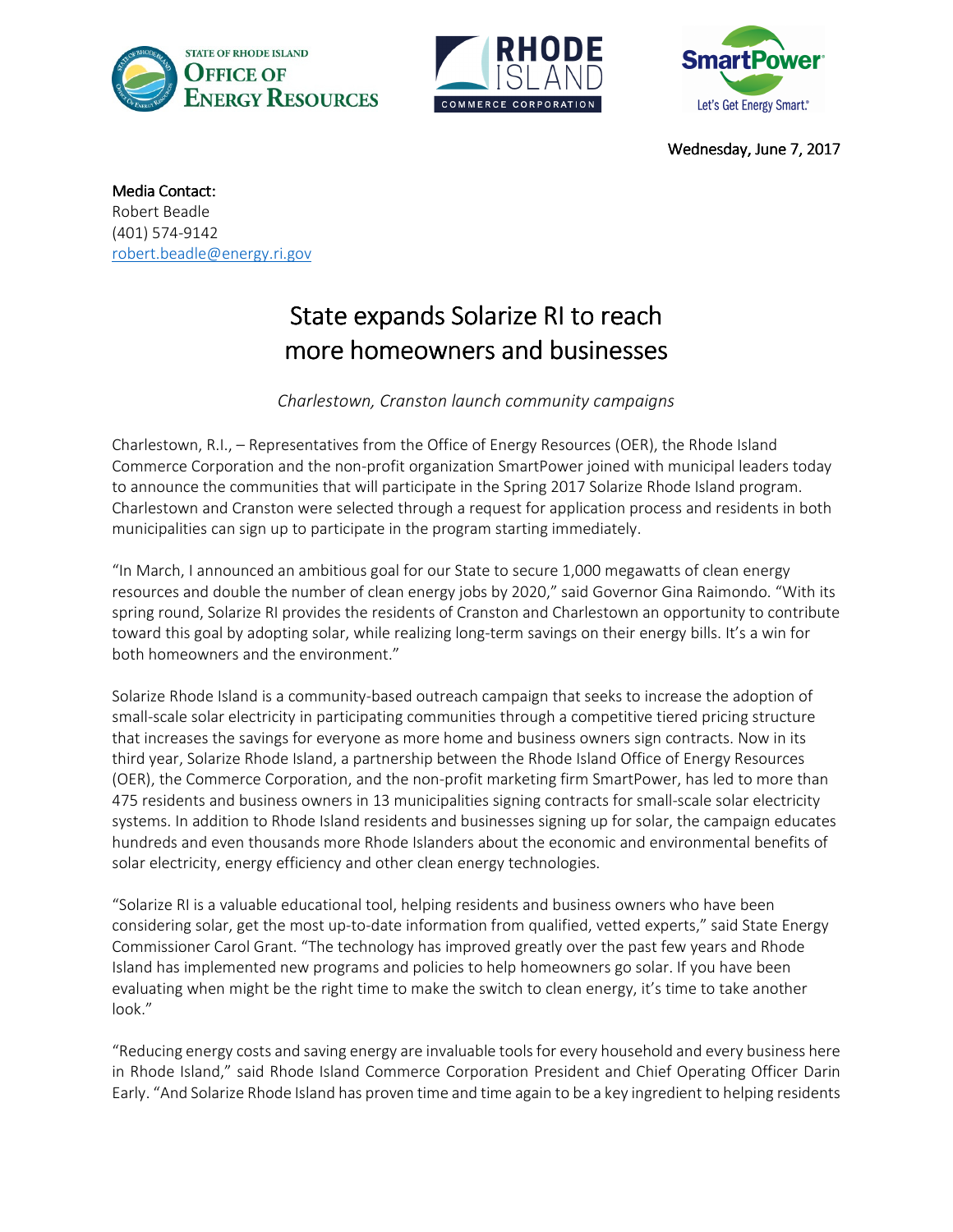and businesses manage their energy costs. And at the same time, we help the green and technology sectors of our local economy."

"Once again, the Ocean State continues to lead the way in solar," said Brian F. Keane, President of SmartPower. "And today, perhaps more than ever, we need solar leadership from the states to demonstrate our commitment to a strong economy and a healthy environment. Rhode Island, Governor Raimondo and each and every Rhode Island resident who goes solar is clearly rising to this challenge and showing what solar leadership looks like here in New England – and across the nation. Let's Solarize!"

"The City of Cranston is excited to have been chosen as a participant in this year's Solarize Rhode Island program," said Cranston Principal Planner Jason M. Pezzullo. "The City is highly committed to the adoption of renewable energy systems that reduce our overall reliance on fossil-fuels. Partnering with our provider, RGS Energy, we hope to promote greater adoption of rooftop solar installations for both residents and businesses to help reduce their overall utility costs."

"We are so happy to have the opportunity to bring the Solarize program to Charlestown," said Julie Carroccia, Town Council Vice President. "Homeowners and small businesses are looking to do their part to minimize their carbon footprint while reducing costs. We have been getting very positive feedback on the Solarize initiative, as the community has learned that we have been selected for the Solarize program."

The first two highly successful phases of Solarize RI included North Smithfield, Tiverton and Little Compton, which sparked a growing interest in the solar market. To date, Solarize Rhode Island has been responsible for PV installations totaling 3371.22kW. Charlestown and Cranston are the 14<sup>th</sup> and 15<sup>th</sup> municipalities to offer the Solarize program to its residents and the state expects to offer a fall round later this year.

## About Rhode Island Office of Energy Resources

The Rhode Island Office of Energy Resources (OER) is the lead state agency on energy policy and programs. OER's mission is to lead Rhode Island to a secure, cost-effective, and sustainable energy future. OER works closely with private and public stakeholders to increase the reliability and security of our energy supply, reduce energy costs and mitigate price volatility, and improve environmental quality. www.energy.ri.gov.

## About Rhode Island Commerce Corporation

The Rhode Island Commerce Corporation is the official economic development organization for the state of Rhode Island. The Commerce Corporation's mission is to work with public, private and non-profit partners to create the conditions for businesses in all sectors to thrive and to improve the quality of life for our citizens by promoting the state's long-term economic health and prosperity. The corporation manages the state's Renewable Energy Fund, which provides grants and loans for renewable energy projects with the potential to make electricity in a cleaner, more sustainable manner, while stimulating job growth in the green technology and energy sectors of Rhode Island's economy. www.commerceri.com

## About SmartPower

SmartPower is the nation's leading non-profit social marketing firm dedicated to promoting clean, renewable energy and energy efficiency. Named the "Best Non-profit Marketing Firm in the US",